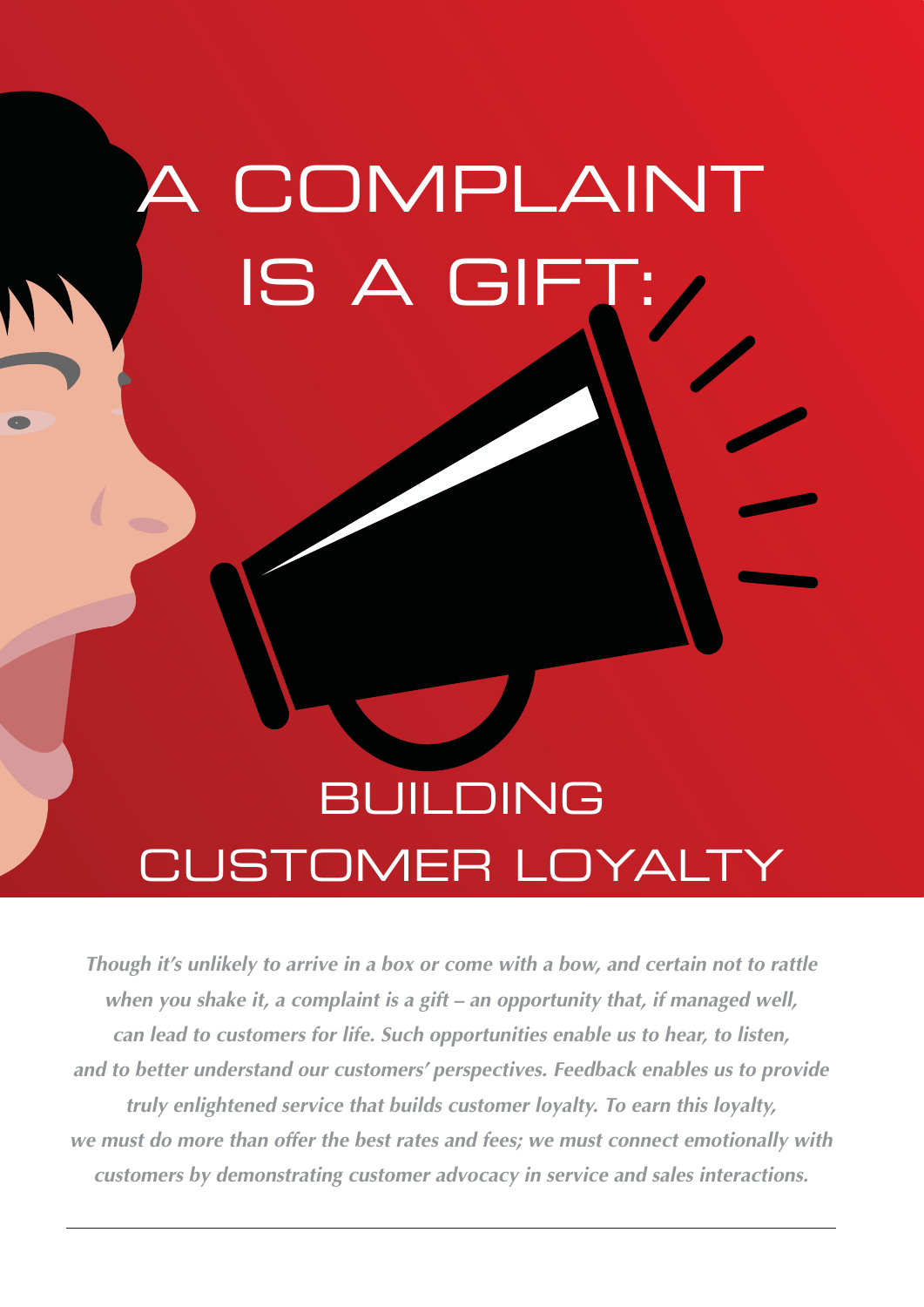### **EXCEEDING CUSTOMER EXPECTATIONS IN ALL ASPECTS IS A KEY COMPETITIVE ADVANTAGE**

Comprehensive and accurate Know Your Customer (KYC) data is essential to deliver an enhanced customer experience. With more customer information available than ever before, there is a great opportunity to turn this data into insight and to use that insight to provide customers what they want, when, and how they want it. On the other hand, regulators, including in the MENA region are placing greater emphasis on how banks interact and treat customers, including how they handle customer complaints. By way of example, new regulations were issued in Jordan and UAE in 2017 that among other things mandate effective Board oversight over the customer complaints management process. The focus on effective management of customer complaints will doubtlessly continue across the MENA region. However, to effectively manage complaints, it is first helpful to examine the phases of the customer relationship. The customer relationship quadrant helps illustrate the four classifications for categorizing customer satisfaction.

#### **CUSTOMER RELATIONSHIP QUADRANT:**

#### **QUADRANT 1 No Service Failure/No Complaints**

May be cause for celebration or an indicator that customers have not voiced their concerns. On the surface, things look good because customers are not complaining. In reality, however, we do not know whether or how many customers are dissatisfied but have not made their complaints known.

Action Required: Soliciting customer feedback is important to confirming customer satisfaction as well as identifying strengths and areas for improvement.

#### **QUADRANT 2**

#### **No Service Failure/Customer Unhappy & Vocal**

In this instance, a customer might voice a concern about a matter that is beyond the bank's control - for example, a complaint associated with regulatory requirements, such as the collection of specific customer identification information at account opening.

Action Required: It is important that we treat all customer complaints with the same level of superior service, regardless of how or why they were raised. There is an opportunity to learn from these complaints and retain customers if their concerns are addressed and handled well.

#### **QUADRANT 3**

**Service Failure/Customer Silent** Represents the greatest challenge. To the extent that the bank is unaware of its customers' concerns or dissatisfaction, it is paralyzed from taking the actions required to address the issues and offer solutions.

Action Required: It is imperative that we establish a relationship that encourages customers to make known their questions and concerns.

#### **QUADRANT 4 Service Failure/Customer Unhappy & Vocal**

Requires great skill and attention. It is during this time that the bank has the most contact with their customers, gain access to the most information, and have the opportunity for service recovery and continuous improvement.

Action required: If we can successfully address a problem at the root, assume responsibility for the breakdown, and provide professional service, we are more likely to strengthen our relationship with not only the customer who raised the concern, but all other customers as well, who as a result will not share the same experience.